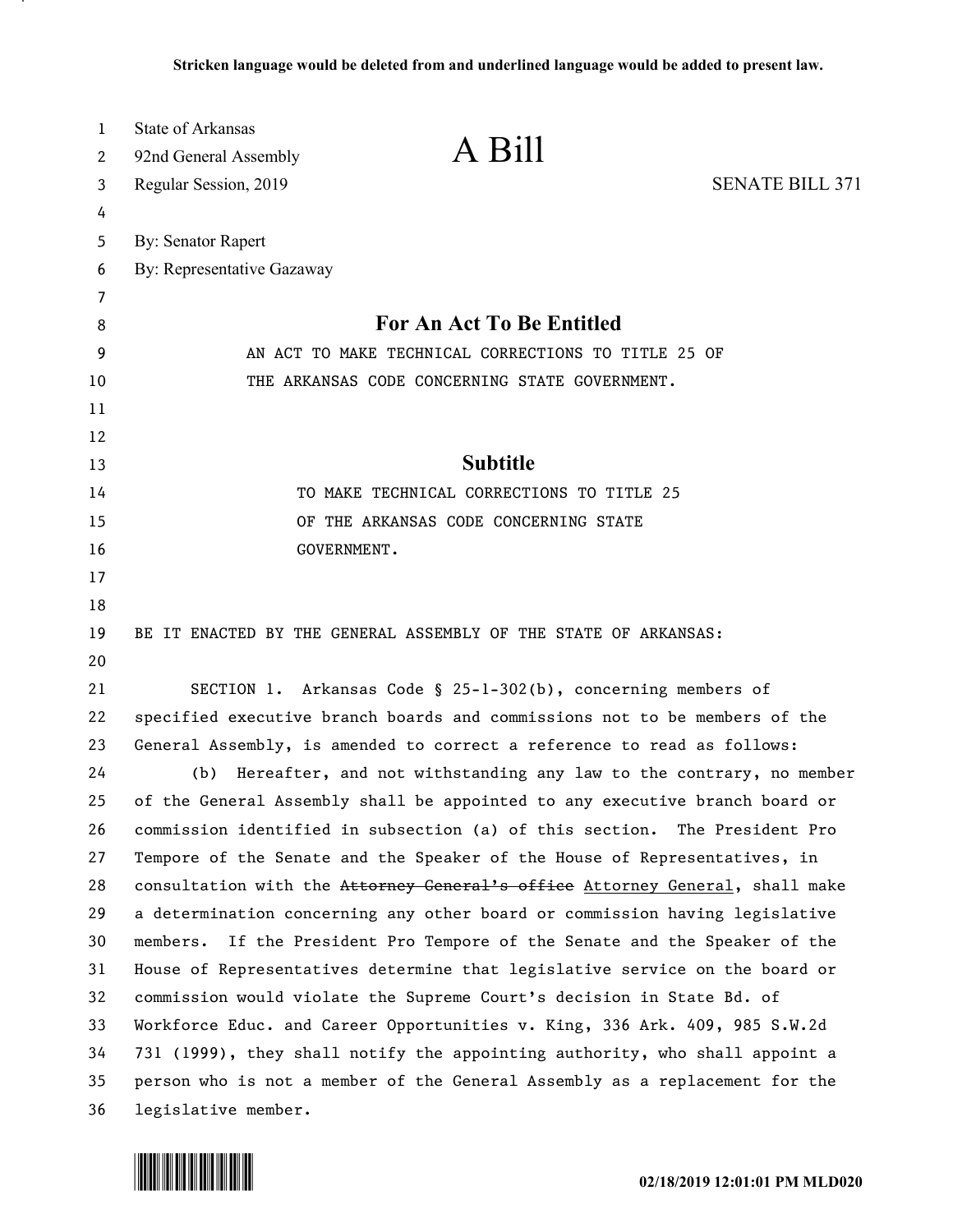SECTION 2. Arkansas Code § 25-8-103 is amended to read as follows to conform the statutory name of the Office of Personnel Management to the name as used within the Department of Finance and Administration: 25-8-103. Office of Personnel Management — State Personnel Administrator. 7 (a) There is created the Office of Personnel Management of within the Division of Management Services of the Department of Finance and Administration the Office of Personnel Management. 10 (b)(1) The Director of the Office of Personnel Management of the 11 Division of Management Services of the Department of Finance and 12 Administration shall be known as the "State Personnel Administrator", and he or she shall be employed by the Director of the Department of Finance and Administration with the advice and consent of the Governor. 15 (2) The Office of Personnel Management of the Division of Management Services of the Department of Finance and Administration shall be 17 is under the everall direction, control, and supervision of the Director of the Department of Finance and Administration. SECTION 3. Arkansas Code § 25-16-903(11), concerning stipend authorization, is amended to correct a name to read as follows: 22 (11) Burial Association Board State Board of Embalmers, Funeral Directors, Cemeteries, and Burial Services; SECTION 4. Arkansas Code § 25-16-903(13), concerning stipend authorization, is repealed due to an entity's merging with a previously named board: 28 (13) Arkansas Cemetery Board; SECTION 5. Arkansas Code § 25-16-904(21), concerning stipend authorization, is repealed due to an entity's merging with a previously named board: (21) Final Act Board of Directors; SECTION 6. Arkansas Code § 25-19-105(b)(17), concerning records exempted from open access for public inspection and copying, is repealed to

SB371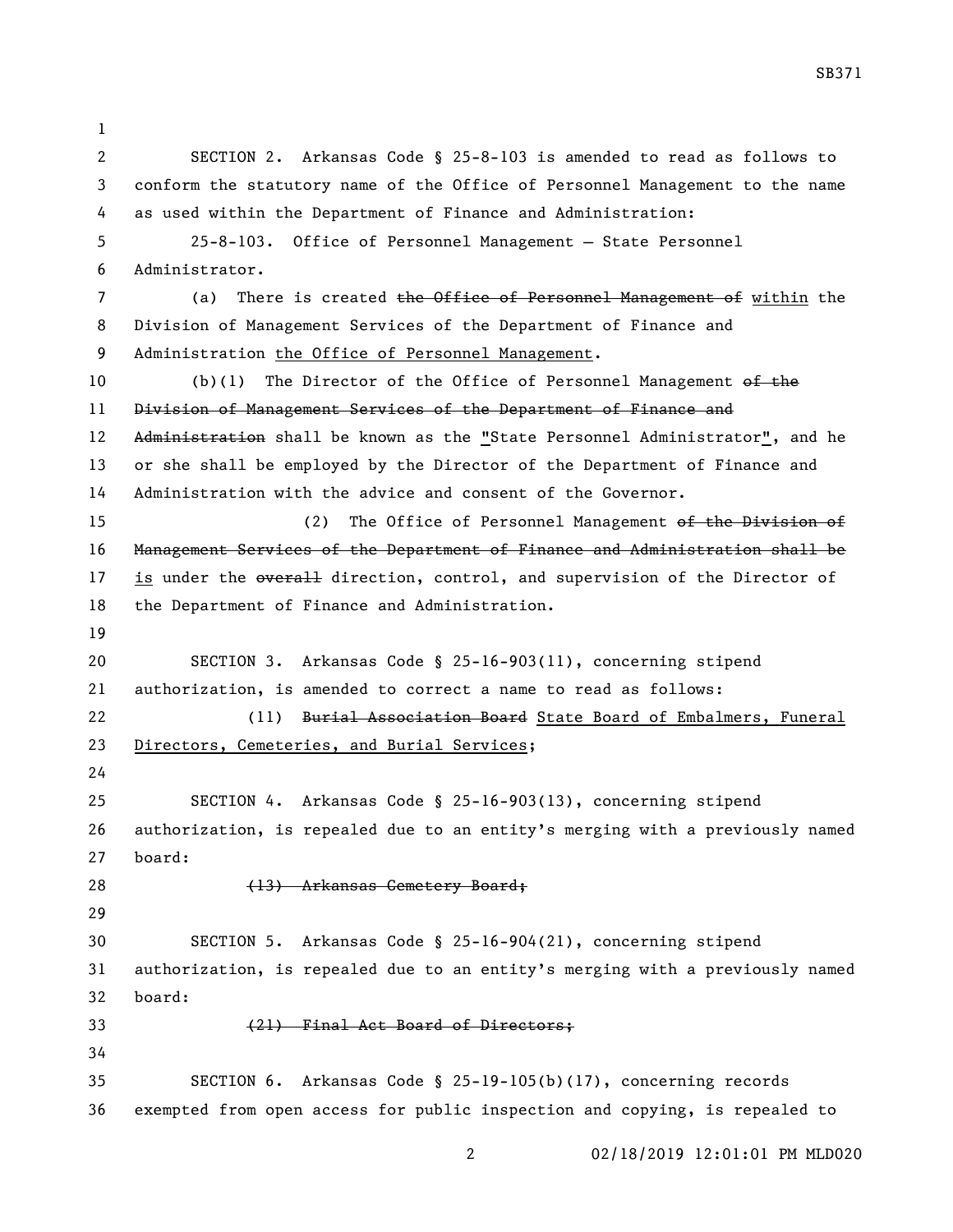remove an expired subdivision: 2 (17)(A) Records, including analyses, investigations, studies, reports, or recommendations, containing information relating to any Department of Human Services risk or security assessment, known or suspected security vulnerability, or safeguard related to compliance with the Health Insurance Portability and Accountability Act of 1996 or protection of other confidential department information. 8 (B) The records shall include: 9 (i) Risk and security assessments; **10 (ii)** Plans and proposals for preventing and 11 mitigating privacy and security risks: **Emergency response and recovery records; 13 Example 2** (iv) Privacy and security plans and procedures; and (v) Any other records containing information that if disclosed might jeopardize or compromise efforts to secure and protect personal health information or other protected department information.  $\left\{\text{G}\right\}$  This subdivision (b)(17) expires on July 1, 2009; SECTION 7. Arkansas Code § 25-20-103(2), concerning the definition of "retail customer" under the Interlocal Cooperation Act, is amended to correct formatting to read as follows: (2) "Retail customer" means a person other than a municipality, 23 improvement district, or other entity that $\div$ 24 (A) Sells sells and distributes water subject to 25 regulation by the Department of Health $\frac{1}{2}$  who:  $(B)+(A)$  Maintains a service account with a public body formed under the Consolidated Waterworks Authorization Act, § 25-20-301 et 28 seq., for the provision of water to a person or the occupants of a  $\frac{1}{2}$  family single-family dwelling, multi-tenant dwelling, business premises, or government facility; and 31 (G)(B) Is not explicitly permitted to resell potable water to another person; SECTION 8. DO NOT CODIFY. CONSTRUCTION AND LEGISLATIVE INTENT. It is the intent of the General Assembly that: (1) The enactment and adoption of this act shall not expressly

02/18/2019 12:01:01 PM MLD020

SB371